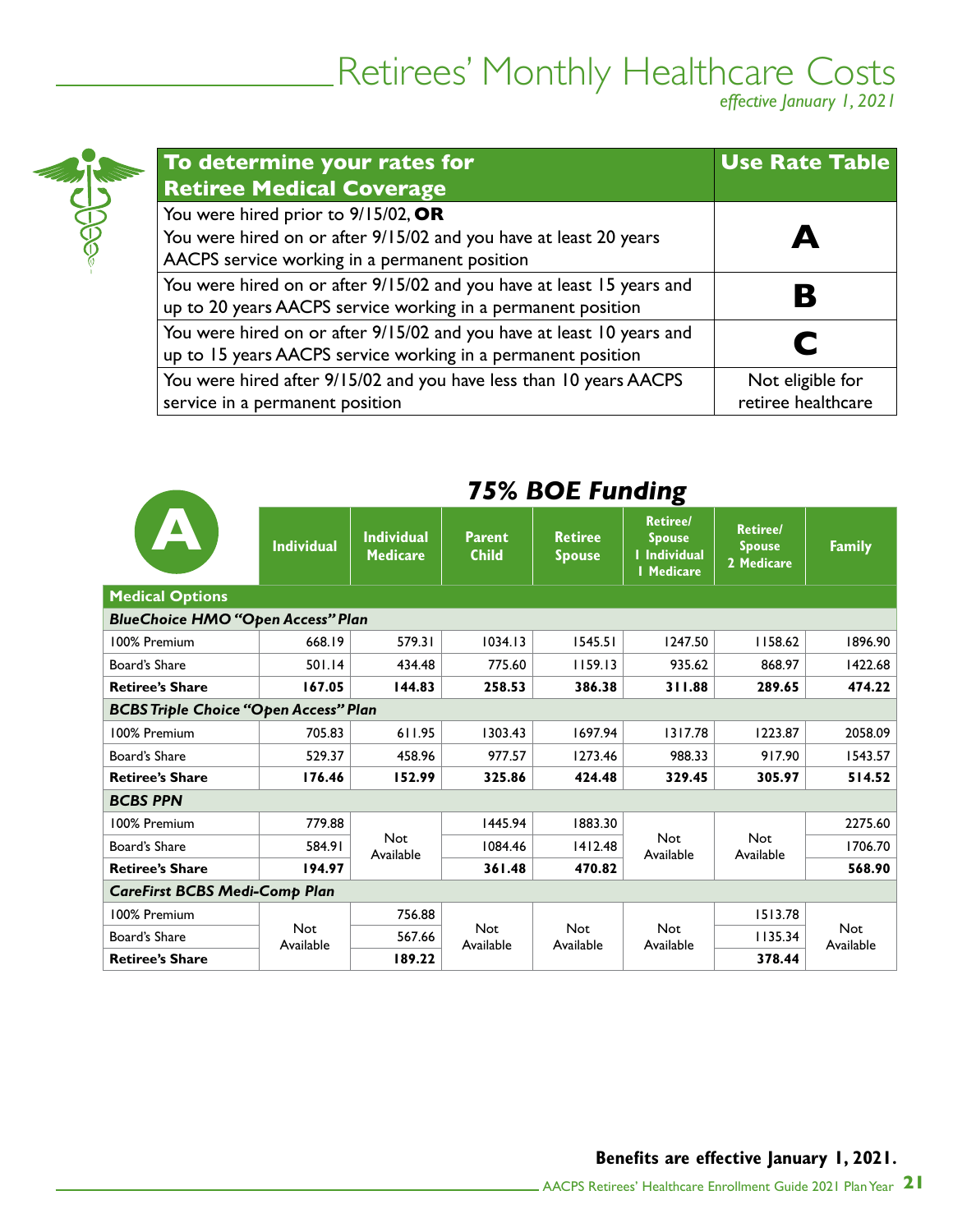# Retirees' Monthly Healthcare Costs\_\_\_\_\_\_\_\_\_\_\_\_\_\_\_

*effective January 1, 2021*

|                                              | <b><i>SUM DUE FUNDING</i></b> |                                      |                               |                                 |                                                                              |                                                |                  |
|----------------------------------------------|-------------------------------|--------------------------------------|-------------------------------|---------------------------------|------------------------------------------------------------------------------|------------------------------------------------|------------------|
| $ \mathbf{B} $                               | <b>Individual</b>             | <b>Individual</b><br><b>Medicare</b> | <b>Parent</b><br><b>Child</b> | <b>Retiree</b><br><b>Spouse</b> | <b>Retiree/</b><br><b>Spouse</b><br><b>I</b> Individual<br><b>I</b> Medicare | <b>Retiree/</b><br><b>Spouse</b><br>2 Medicare | <b>Family</b>    |
| <b>Medical Options</b>                       |                               |                                      |                               |                                 |                                                                              |                                                |                  |
| <b>BlueChoice HMO "Open Access" Plan</b>     |                               |                                      |                               |                                 |                                                                              |                                                |                  |
| 100% Premium                                 | 668.19                        | 579.31                               | 1034.13                       | 1545.51                         | 1247.50                                                                      | 1158.62                                        | 1896.90          |
| Board's Share                                | 334.10                        | 289.66                               | 517.07                        | 772.76                          | 623.76                                                                       | 579.31                                         | 948.45           |
| <b>Retiree's Share</b>                       | 334.09                        | 289.65                               | 517.06                        | 772.75                          | 623.74                                                                       | 579.31                                         | 948.45           |
| <b>BCBS Triple Choice "Open Access" Plan</b> |                               |                                      |                               |                                 |                                                                              |                                                |                  |
| 100% Premium                                 | 705.83                        | 611.95                               | 1303.43                       | 1697.94                         | 1317.78                                                                      | 1223.87                                        | 2058.09          |
| Board's Share                                | 352.92                        | 305.98                               | 651.72                        | 848.97                          | 658.90                                                                       | 611.94                                         | 1029.05          |
| <b>Retiree's Share</b>                       | 352.91                        | 305.97                               | 651.71                        | 848.97                          | 658.88                                                                       | 611.93                                         | 1029.04          |
| <b>BCBS PPN</b>                              |                               |                                      |                               |                                 |                                                                              |                                                |                  |
| 100% Premium                                 | 779.88                        |                                      | 1445.94                       | 1883.30                         |                                                                              |                                                | 2275.60          |
| Board's Share                                | 389.94                        | <b>Not</b><br>Available              | 722.97                        | 941.65                          | Not<br>Available                                                             | <b>Not</b><br>Available                        | 1137.80          |
| <b>Retiree's Share</b>                       | 389.94                        |                                      | 722.97                        | 941.65                          |                                                                              |                                                | 1137.80          |
| <b>CareFirst BCBS Medi-Comp Plan</b>         |                               |                                      |                               |                                 |                                                                              |                                                |                  |
| 100% Premium                                 |                               | 756.88                               |                               |                                 |                                                                              | 1513.78                                        |                  |
| Board's Share                                | <b>Not</b><br>Available       | 378.44                               | <b>Not</b><br>Available       | <b>Not</b><br>Available         | <b>Not</b><br>Available                                                      | 756.89                                         | Not<br>Available |
| <b>Retiree's Share</b>                       |                               | 378.44                               |                               |                                 |                                                                              | 756.89                                         |                  |

### *50% BOE Funding*

### *25% BOE Funding*

|                                              | <b>Individual</b>       | <b>Individual</b><br><b>Medicare</b> | <b>Parent</b><br><b>Child</b> | <b>Retiree</b><br><b>Spouse</b> | <b>Retiree/</b><br><b>Spouse</b><br>I Individual<br><b>I</b> Medicare | <b>Retiree/</b><br><b>Spouse</b><br>2 Medicare | <b>Family</b>           |
|----------------------------------------------|-------------------------|--------------------------------------|-------------------------------|---------------------------------|-----------------------------------------------------------------------|------------------------------------------------|-------------------------|
| <b>Medical Options</b>                       |                         |                                      |                               |                                 |                                                                       |                                                |                         |
| <b>BlueChoice HMO "Open Access" Plan</b>     |                         |                                      |                               |                                 |                                                                       |                                                |                         |
| 100% Premium                                 | 668.19                  | 579.31                               | 1034.13                       | 1545.51                         | 1247.50                                                               | 1158.62                                        | 1896.90                 |
| Board's Share                                | 167.05                  | 207.12                               | 258.53                        | 386.38                          | 374.16                                                                | 414.24                                         | 474.23                  |
| <b>Retiree's Share</b>                       | 501.14                  | 372.19                               | 775.60                        | 1159.13                         | 873.33                                                                | 744.37                                         | 1422.67                 |
| <b>BCBS Triple Choice "Open Access" Plan</b> |                         |                                      |                               |                                 |                                                                       |                                                |                         |
| 100% Premium                                 | 705.83                  | 611.95                               | 1303.43                       | 1697.94                         | 1317.78                                                               | 1223.87                                        | 2058.09                 |
| Board's Share                                | 176.46                  | 218.14                               | 325.86                        | 424.49                          | 394.60                                                                | 436.25                                         | 514.52                  |
| <b>Retiree's Share</b>                       | 529.37                  | 393.81                               | 977.57                        | 1273.45                         | 923.18                                                                | 787.62                                         | 1543.57                 |
| <b>BCBS PPN</b>                              |                         |                                      |                               |                                 |                                                                       |                                                |                         |
| 100% Premium                                 | 779.88                  |                                      | 1445.94                       | 1883.30                         |                                                                       |                                                | 2275.60                 |
| Board's Share                                | 194.97                  | <b>Not</b><br>Available              | 361.49                        | 470.83                          | <b>Not</b><br>Available                                               | <b>Not</b><br>Available                        | 568.90                  |
| <b>Retiree's Share</b>                       | 584.91                  |                                      | 1084.45                       | 1412.47                         |                                                                       |                                                | 1706.70                 |
| <b>CareFirst BCBS Medi-Comp Plan</b>         |                         |                                      |                               |                                 |                                                                       |                                                |                         |
| 100% Premium                                 |                         | 756.88                               |                               |                                 |                                                                       | 1513.78                                        |                         |
| Board's Share                                | <b>Not</b><br>Available | 256.06                               | <b>Not</b><br>Available       | Not<br>Available                | <b>Not</b><br>Available                                               | 512.13                                         | <b>Not</b><br>Available |
| <b>Retiree's Share</b>                       |                         | 500.82                               |                               |                                 |                                                                       | 1001.64                                        |                         |

#### **Benefits are effective January 1, 2021.**

**CONTRACTOR** 

**22** AACPS Retirees' Healthcare Enrollment Guide 2021 Plan Year